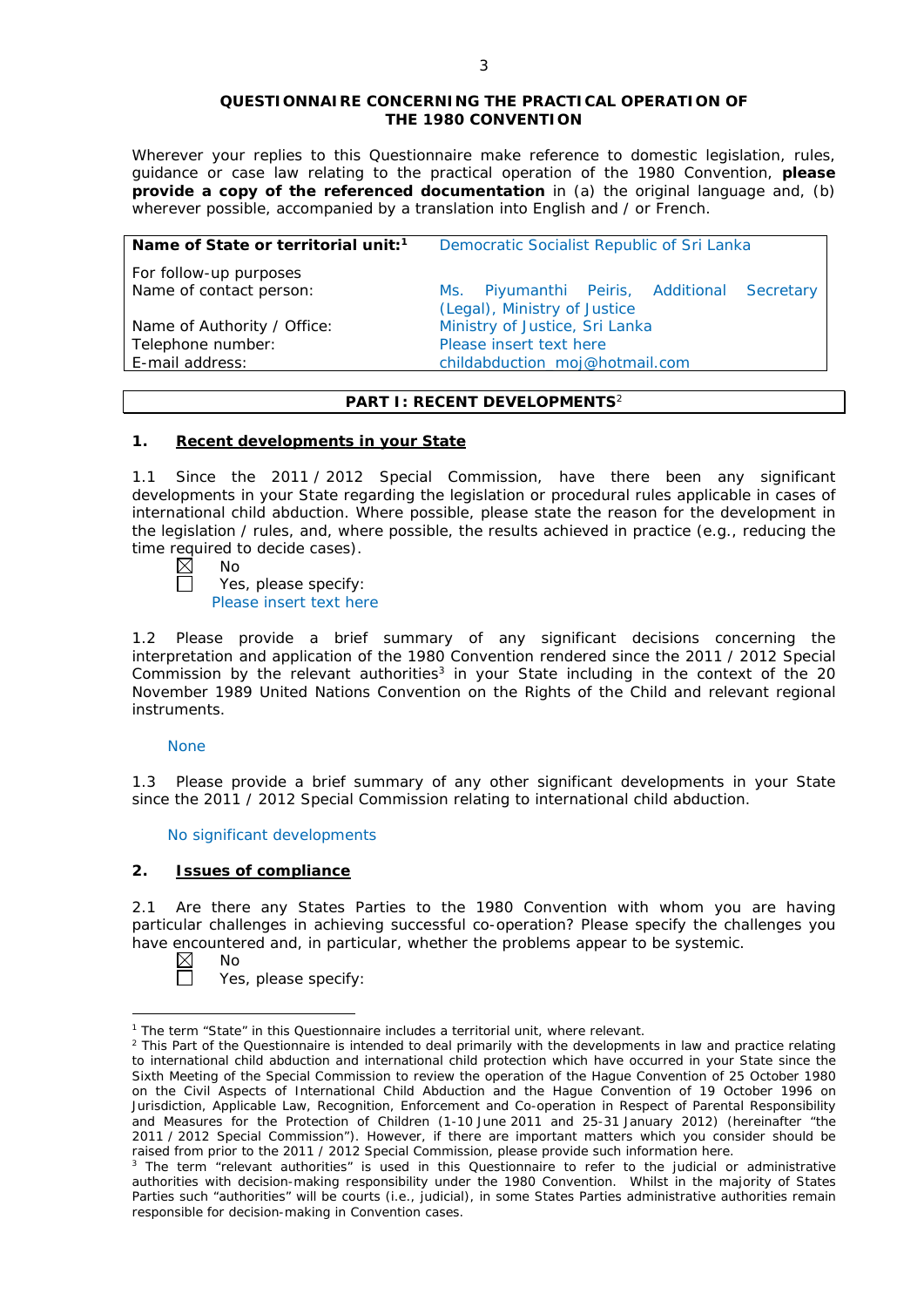#### Please insert text here

2.2 Are you aware of situations / circumstances in which there has been avoidance / evasion of the 1980 Convention?

| ١ |
|---|
|   |

 $\perp$ 

Yes, please specify: Please insert text here

## **PART II: THE PRACTICAL OPERATION OF THE 1980 CONVENTION**

## **3. The role and functions of Central Authorities designated under the 1980 Convention**<sup>4</sup>

*In general*

3.1 Have any challenges arisen in practice in achieving effective communication or cooperation with other Central Authorities?

| $\sim$ | N٢ |
|--------|----|
|        |    |

 $\Box$ 

Yes, please specify: Please insert text here

3.2 Have any of the duties of Central Authorities, as set out in **Article 7** of the 1980 Convention, raised any particular problems in practice either in your State, or in States Parties with whom you have co-operated?

- $\boxtimes$ No  $\Box$ Yes, please specify:
	- Please insert text here

3.3 Has your Central Authority encountered any challenges with the application of any of the 1980 Convention provisions? If so, please specify.

No  $\boxtimes$ 

Yes, please specify: General law's delays

*Legal aid and representation*

3.4 Do the measures your Central Authority takes to provide or facilitate the provision of legal aid, legal advice and representation in return proceedings under the 1980 Convention (**Art. 7(2)-(g)**) result in delays in proceedings either in your own State, or, where cases originate in your State, in any of the requested States you have dealt with?<br>  $\boxtimes$  No

No  $\Box$ 

Yes, please specify:

No provision for legal aid for return proceedings in relation to child abduction

3.5 Are you aware of any other challenges in your State, or, where cases originate in your State, in any of the requested States you have dealt with, regarding the obtaining of legal aid, advice and / or representation for either left-behind parents or taking parents?<sup>5</sup>

 $\boxtimes$ No

 $\Box$ 

<u>.</u>

Yes, please specify: Please refer reply to 3.4

<sup>4</sup> See also Section 5 below on "Ensuring the safe return of children" which involves the role and functions of Central Authorities.

<sup>&</sup>lt;sup>5</sup> See paras 1.1.4 to 1.1.6 of the "Conclusions and Recommendations of the Fifth Meeting of the Special Commission to review the operation of the *Hague Convention of 25 October 1980 on the Civil Aspects of International Child Abduction* and the practical implementation of the *Hague Convention of 19 October 1996 on Jurisdiction, Applicable Law, Recognition, Enforcement and Co-operation in Respect of Parental Responsibility and Measures for the Protection of Children* (30 October – 9 November 2006) (hereinafter referred to as the ["Conclusions and Recommendations of the 2006 Special Commission"](https://assets.hcch.net/upload/concl28sc5_e.pdf)) and paragraphs 32 to 34 of the [Conclusions and Recommendations of the Special Commission](https://assets.hcch.net/upload/wop/concl28sc6_e.pdf) to review the operation of the Hague Convention of *[19 October 1980 on Jurisdiction, Applicable law, Recognition, Enforcement and Co-operation in Respect of](https://assets.hcch.net/upload/wop/concl28sc6_e.pdf)  [Parental Responsibility and Measures for the Protection of Children](https://assets.hcch.net/upload/wop/concl28sc6_e.pdf)* (1-10 June 2011 and 25-31 January 2012) (hereinafter the "C&R of the 2011/2012 Special Commission") (available on the Hague Conference website at < www.hcch.net > under "Child Abduction Section" then "Special Commission meetings").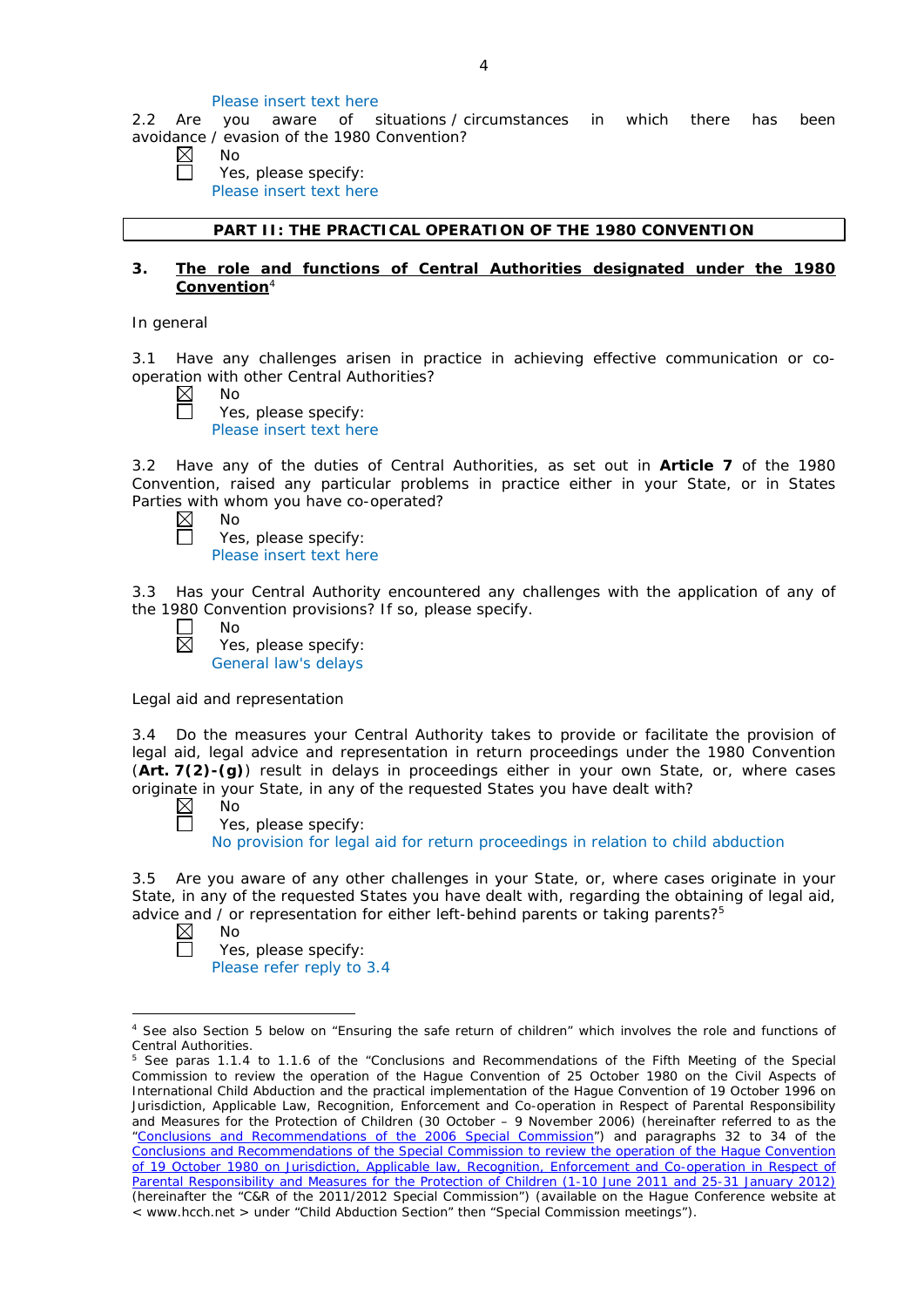*Locating the child*

3.6 Has your Central Authority encountered any challenges with locating children in cases involving the 1980 Convention, either as a requesting or requested State?

- $\Box$ No  $\overline{\boxtimes}$ 
	- Yes, please specify the challenges encountered and what steps were taken or are considered to be taken to overcome these challenges:

In certain cases the addresses provided have been wrong. In such instances, the Central Authority informs of such to the requesting Central Authority and take steps to verify the address,where practicable, through Grama Sevakas and the police

3.7 Has your Central Authority worked with any external agencies to discover the whereabouts of a child wrongfully removed to or retained within your State (*e.g.*, the police, Interpol, private location services)?

 $\mathbf{L}$ No

反 Yes, please share any good practice on this matter: Please insert text here

*Information exchange, training and networking of Central Authorities*

3.8 Has your Central Authority shared its expertise with another Central Authority or benefited from another Central Authority sharing its expertise with your Central Authority, in accordance with the Guide to Good Practice  $-$  Part I on Central Authority Practice?<sup>6</sup>

 $\perp$ No 岗

Yes, please specify:

Officers of the state have participated in many training sessions/seminars organized by various organizations and states

3.9 Has your Central Authority organised or participated in any other networking initiatives between Central Authorities such as regional meetings via conference call or videoconference?

 $\boxtimes$ No  $\Box$ 

Yes, please specify: Please insert text here

*Statistics*<sup>7</sup>

3.10 If your Central Authority does not submit statistics through the web-based INCASTAT database, please explain why.

The Central Authority is in the process of discussing the setting up of a database

*Prompt handling of cases*

3.11 Does your Central Authority have mechanisms in place to ensure the prompt handling of cases?

No 反

-

Yes, please specify:

Action is taken immediately upon receiving notice of a matter. The Central Authority takes all necessary measures to facilitate an amicable settlement between parties failing which the matter will be referred to court.

3.12 If your Central Authority is experiencing delays in handling cases please specify the main reasons for these delays:

No delays on the part of the Central Authority

# **4. Court proceedings & promptness**

 $6$  Available on the Hague Conference website at  $\lt$  www.hcch.net  $>$  under "Child Abduction Section" then "Guides to Good Practice". See, in particular, Chapter 6.5 on twinning arrangements.

<sup>7</sup> See paras 1.1.16 to 1.1.21 of the Conclusions and Recommendations of the 2006 Special Commission (*supra.*  note  $5$ ).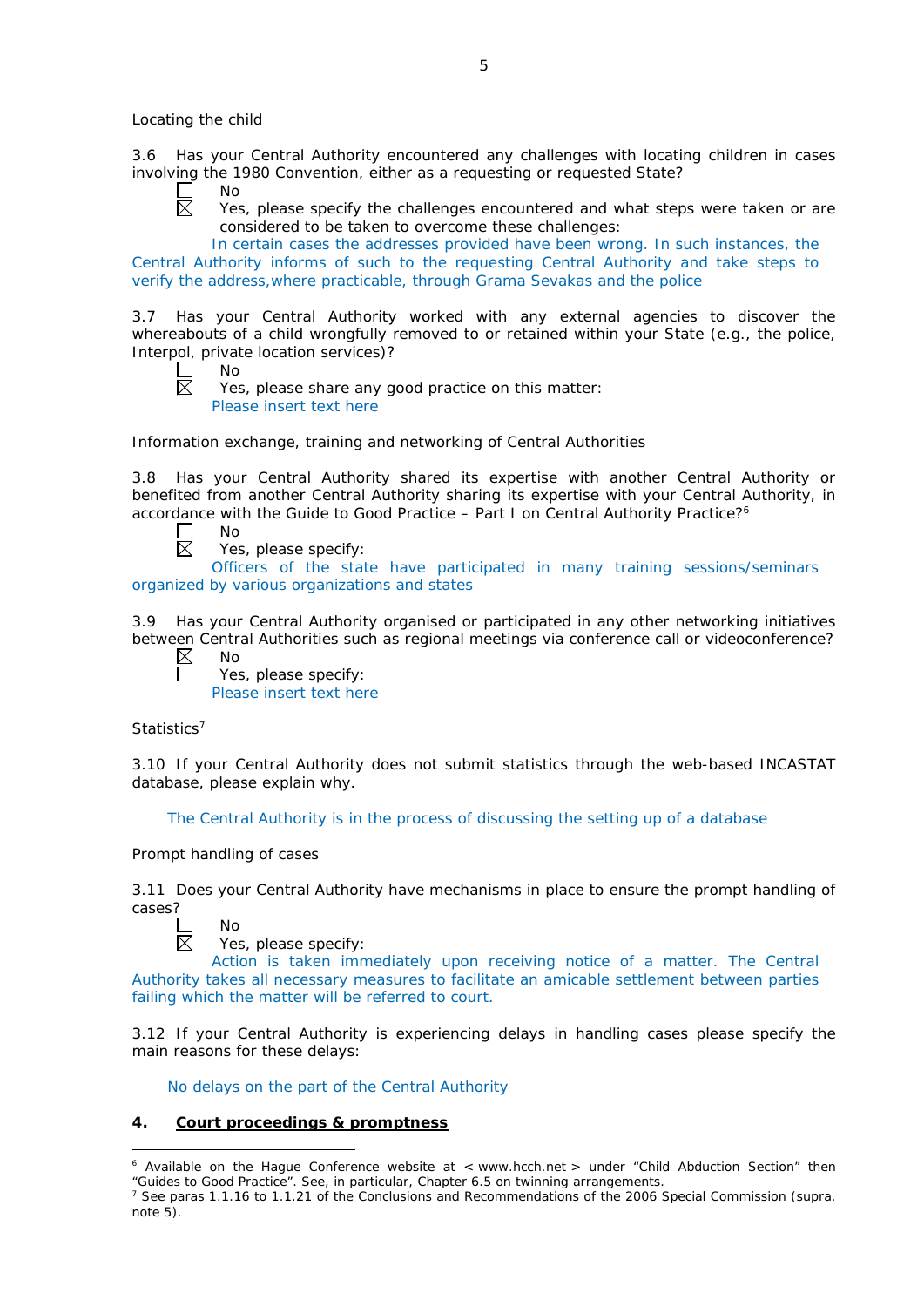4.1 Has your State limited the number of judicial or administrative authorities who can hear return applications under the 1980 Convention (*i.e.*, concentration of jurisdiction")?8 D

| ⋉ | es  |
|---|-----|
|   | No. |

No, please indicate if such arrangements are being contemplated: Please insert text here

4.2 Does your State have mechanisms in place to handle return decisions within six weeks (*e.g.*, production of summary evidence, limitation of appeals, swift enforcement)?

| NΩ     |
|--------|
| c<br>ー |

Yes, please explain: Please insert text here

4.3 If your response to the previous question is No, does your State contemplate implementing mechanisms to meet the requirement of prompt return under the 1980 Convention (*e.g.*, procedures, bench-books, guidelines, protocols)?

- $\Box$ No, please explain:
- Please insert text here
- $\boxtimes$ Yes, please explain:

Amendments are considered to the existing law on child abduction

4.4 If your State is experiencing delays in handling return decisions please specify the main reasons for these delays:

Delays in court proceedings

4.5 Do your courts regularly order immediate protective measures when initiating the return procedure, so as to prevent a new removal and minimize the harm to the child (*e.g.*, prohibit removal of the child from the jurisdiction, retain documentation, grant provisional access rights to the left-behind parent)?

- No, please explain:  $\Box$ 
	- Please insert text here
- $\boxtimes$ Yes, please explain:

Usually, if the left-behind parent requests for access rights, the courts do not hesitate to grant such rights provided the safety and welfare of the child are not at stake

4.6 Do your courts make use of direct judicial communications to ensure prompt proceedings?

- $\Box$ Yes  $\boxtimes$ 
	- No, please explain:

Communications are to be channelled through the Central Authority

4.7 If your State has not designated a sitting judge to the International Hague Network of Judges does your State intend to do so in the near future?

| Y<br>:S<br>↩ |
|--------------|
| חמו          |

-

No, please explain: Please insert text here

4.8 Please comment upon any cases (whether your State was the requesting or requested State), in which the judge (or decision-maker) has, before determining an application for return, communicated with a judge or other authority in the requesting State regarding the issue of the child's safe return. What was the specific purpose of the communication? What was the outcome?

Communications are habitually between Central Authorities

# **5. Ensuring the safe return of children**<sup>9</sup>

*Methods for ensuring the safe return of children*<sup>10</sup>

<sup>&</sup>lt;sup>8</sup> See, *The [Judges' Newsletter](https://www.hcch.net/en/instruments/conventions/publications2/judges-newsletter)* on International Child Protection – Vol. XX / [Summer-Autumn 2013](https://assets.hcch.net/upload/newsletter/nl2013tome20en.pdf) the special focus of which was "Concentration of jurisdiction under the *Hague Convention of 25 October 1980 on the civil aspects of International Child Abduction* and other international child protection instruments".

<sup>9</sup> See **Art. 7(2)** *h)* of the 1980 Convention.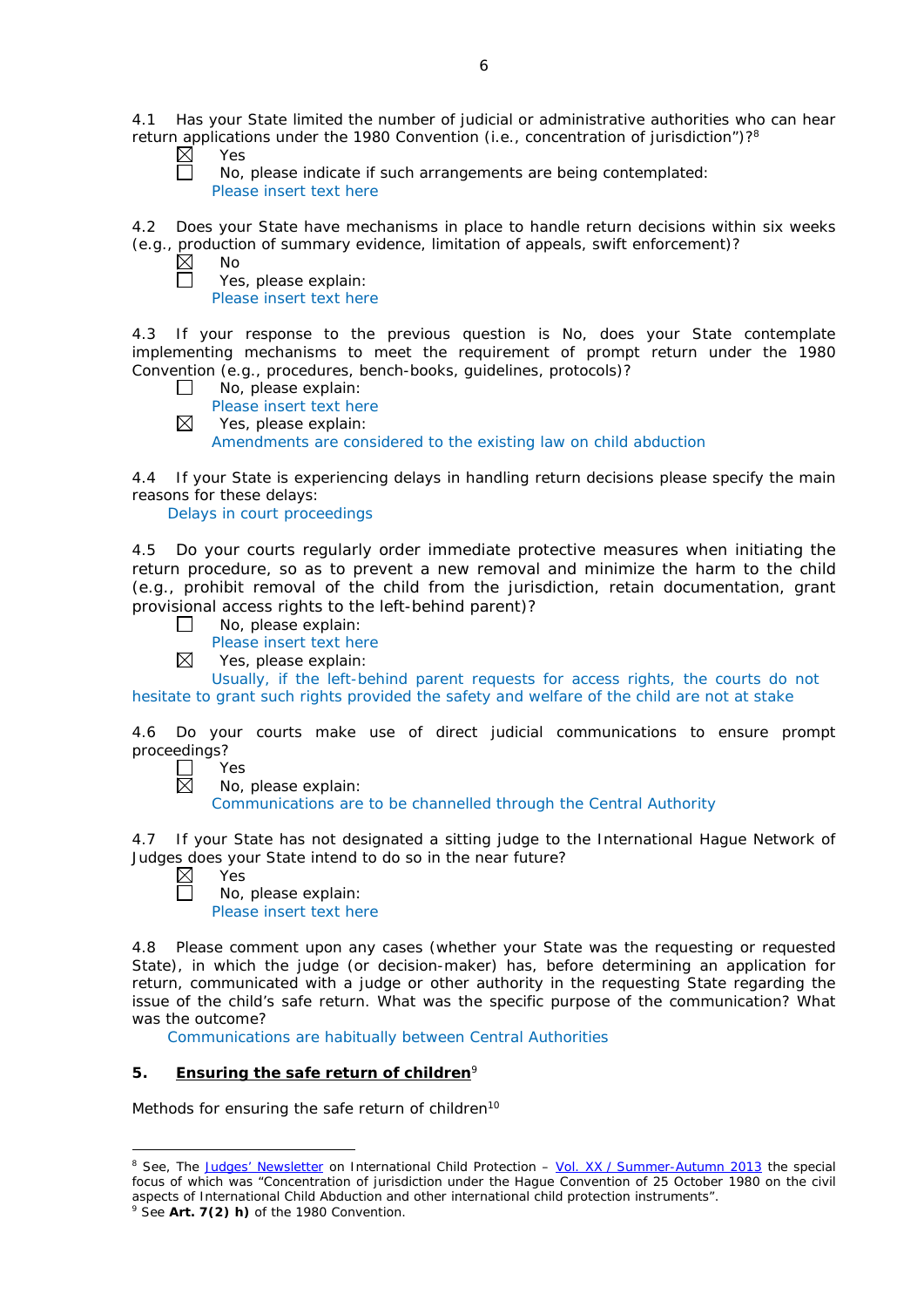5.1 What measures has your Central Authority taken to ensure that the recommendations of the 2006 and 2011 / 2012 Special Commission meetings<sup>11</sup> regarding the safe return of children are implemented?

Please insert text here

5.2 In particular, in a case where the safety of a child is in issue and where a return order has been made in your State, how does your Central Authority ensure that the appropriate child protection bodies in the *requesting* State are alerted so that they may act to protect the welfare of a child upon return (until the appropriate court in the requesting State has been effectively seised)?

Upon a return order been made, the Central Authority in the requesting state is notified of the return order promptly

5.3 Where there are concerns in the requested State regarding possible risks for a child following a return, what conditions or requirements can the relevant authority in your State put in place to minimise or eliminate those concerns?

If the matter goes before courts, the judgment will contain conditions of return. If the matter is concluded at the level of the Central Authority, an undertaking is obtained from the taking parent

*Use of the 1996 Convention to ensure a safe return*

5.4 If your State is not Party to the 1996 Convention, is consideration being given to the possible advantages of the 1996 Convention in providing a jurisdictional basis for urgent protective measures associated with return orders (**Arts 7 and 11**), in providing for their recognition by operation of law (**Art. 23**), and in communicating information relevant to the protection of the child (**Art. 34**)?

| $\boxtimes$ | – No                   |
|-------------|------------------------|
| $\Box$      | Yes, please explain:   |
|             | Dlogge incort tout hor |

Please insert text here

## *Protection of primary carer*

5.5 Are you aware of cases in your State where a primary carer taking parent, for reasons of personal security (*e.g.*, domestic or family violence, intimidation, harassment, etc.) or others, has refused or has not been in a position to return with the child to the requesting State? How are such cases dealt with in your State? Please explain and provide case examples where possible.

To date, the Central Authority has not been called on to deal with such a situation

5.6 In particular, would your authorities consider putting in place measures to protect the primary carer upon return in the requesting State as a mean to secure the safe return of the child? Please explain and provide case examples where possible.

May consider putting in place such measures

#### *Post-return information*

-

5.7 In cases where measures are put in place in your State to ensure the safety of a child upon return, does your State (through the Central Authority, or otherwise) attempt to monitor the effectiveness of those measures upon the child's return? Would you support a

<sup>&</sup>lt;sup>10</sup> Where relevant, please make reference to the use of undertakings, mirror orders and safe harbour orders and other such measures in your State.

<sup>11</sup> See the [Conclusions and Recommendations](https://assets.hcch.net/upload/concl28sc5_e.pdf) of the Special Commission of 2006 (*supra.* note 5) at paras 1.1.12 and 1.8.1 to 1.8.2 and 1.8.4 to 1.8.5 and the Appendix to the Conclusions and Recommendations and the [Conclusions and Recommendations of the 2011](https://assets.hcch.net/upload/wop/concl28sc6_e.pdf) / 2012 Special Commission (*supra.* note 5).at paras 39-43.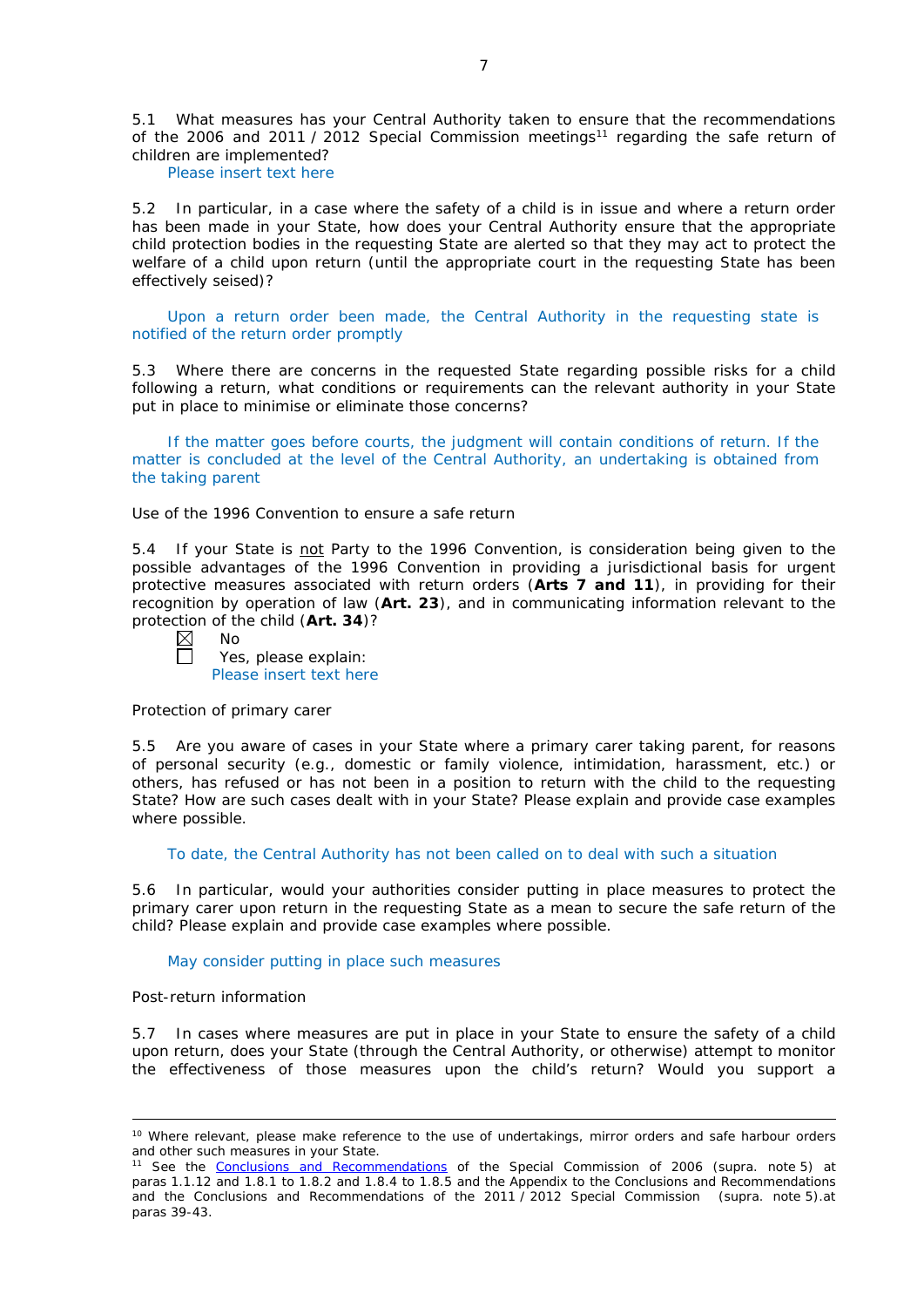recommendation that States Parties should co-operate to provide each other with follow-up information on such matters, insofar as is possible?

Yes, at present too the Sri Lankan Central Authority informs the requesting state of a return order been made by Sri Lankan courts. In the cases of children returned to Sri Lanka, the Department of child care and probation services are tasked with supervising conditions of return and reporting on the findings.

5.8 If your State is not Party to the 1996 Convention, is consideration being given to the possible advantages of the 1996 Convention in providing a jurisdictional basis for requesting a report on the situation of the child upon return to the State of habitual residence (**Art. 32- (a)**)?

No

Yes, please explain: Please insert text here

# **6. Voluntary agreements and mediation**

6.1 How does your Central Authority (either directly or through any intermediary) take, or is it considering taking, appropriate steps under **Article 7-(c)** to secure the voluntary return of the child or to bring about an amicable resolution of the issues? Please explain:

#### Yes

6.2 In what ways have you used the "Guide to Good Practice on Mediation"12 for the purpose of implementing the 1980 Convention in your State? Please explain:

## Please insert text here

6.3 Has your State considered or is it in the process of considering the establishment of a Central Contact Point for international family mediation to facilitate access to information on available mediation services and related issues for cross-border family disputes involving children, or has this task been entrusted to the Central Authority?<sup>13</sup>

- $\boxtimes$ No, please explain:
	- The Central Authority currently performs the said functions
- $\Box$ Yes, please explain:
	- Please insert text here

# **7. Preventive measures**

7.1 Has your State taken steps to advance the development of a travel form under the auspices of the International Civil Aviation Organisation?<sup>14</sup>

 $\boxtimes$ No  $\Box$ 

Yes, please describe: Please insert text here

7.2 Regardless of whether the International Civil Aviation Organisation adds the development of a travel form to its work programme, would your State support the development of a non-mandatory model travel form under the auspices of the Hague Conference?

 $\boxtimes$ Yes  $\Box$ 

<u>.</u>

No, please explain: Please insert text here

<sup>&</sup>lt;sup>12</sup> Available on the Hague Conference website at < www.hcch.net > under "Child Abduction Section" then "Guides to Good Practice".

<sup>&</sup>lt;sup>13</sup> As it has been encouraged in the Guide to Good Practice on Mediation, Chapter 4, on "Access to Mediation". par. 114-117. See also [Conclusions and Recommendations of the 2011](https://assets.hcch.net/upload/wop/concl28sc6_e.pdf) / 2012 Special Commission (*supra.* note 5) at par. 61.

<sup>14</sup> See the [Conclusions and Recommendations of the 2011](https://assets.hcch.net/upload/wop/concl28sc6_e.pdf) / 2012 Special Commission (*supra.* note 5) at par. 92.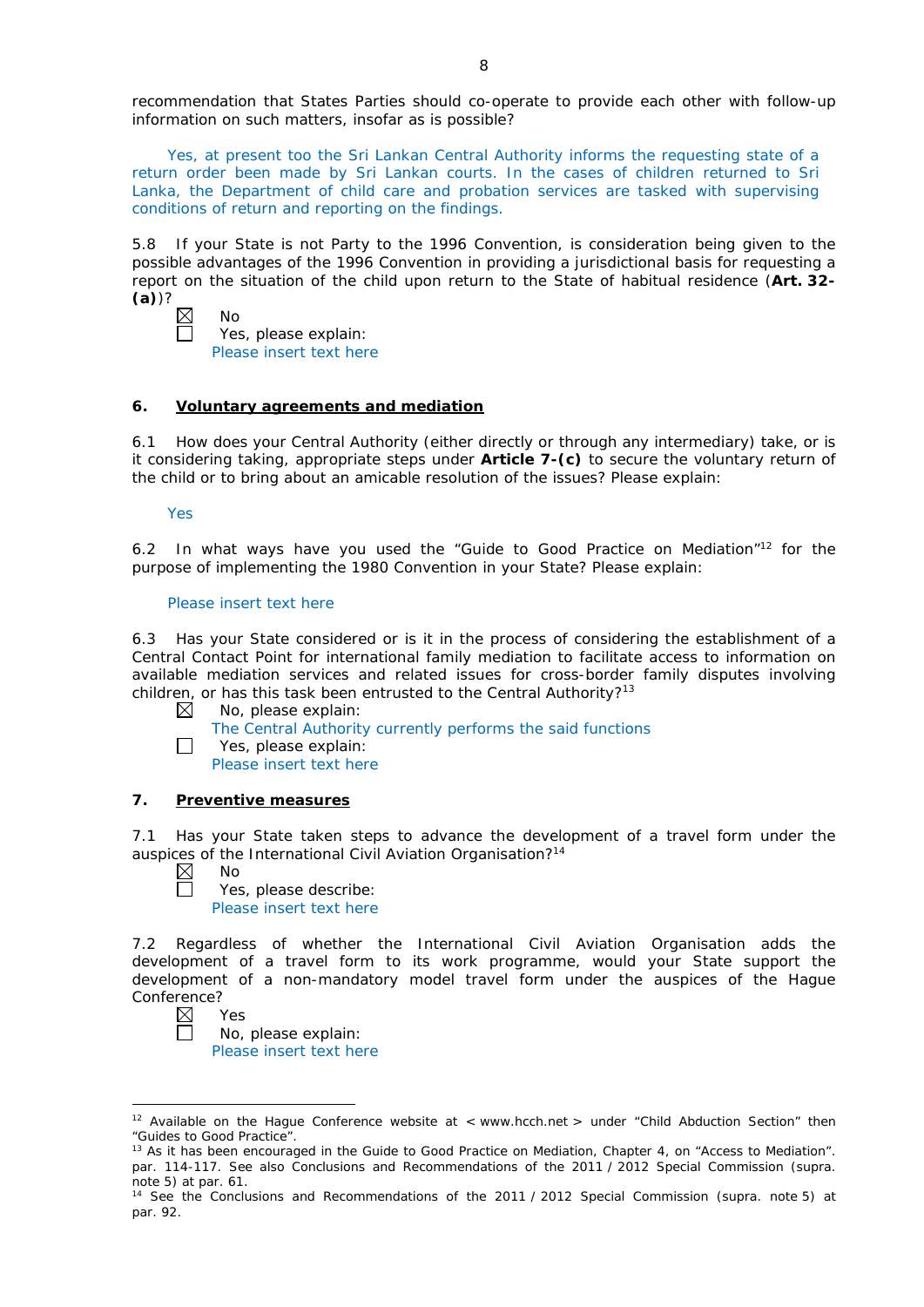# **8. The Guide to Good Practice under the 1980 Convention**

8.1 In what ways have you used the Parts of the Guide to Good Practice<sup>15</sup> to assist in implementing for the first time, or improving the practical operation of, the 1980 Convention in your State?

- a. Part I on Central Authority Practice. Please explain: Please insert text here
- b. Part II on Implementing Measures. Please explain: Please insert text here
- c. Part III on Preventive Measures. Please explain: Please insert text here
- d. Part IV on Enforcement. Please explain: Please insert text here

8.2 How have you ensured that the relevant authorities in your State have been made aware of, and have had access to, the Guide to Good Practice?

No measures have been taken. However, it is under consideration to disseminate information in this regard

8.3 Do you have any other comments about any Part of the Guide to Good Practice?

Please insert text here

# **9. Publicity and debate concerning the 1980 Convention**

9.1 Has the 1980 Convention given rise to (a) any publicity (positive or negative) in your State, or (b) any debate or discussion in your national parliament or its equivalent?

 $\boxtimes$ No

 $\Box$ 

Yes, please indicate the outcome of this debate or discussion, if any: Please insert text here

9.2 By what methods does your State disseminate information to the public about the 1980 Convention?

Please insert text here

# **PART IV: TRANSFRONTIER ACCESS / CONTACT AND INTERNATIONAL FAMILY RELOCATION**

# **10. Transfrontier access / contact**<sup>16</sup>

10.1 Since the 2011 / 2012 Special Commission, have there been any significant developments in your State regarding Central Authority practices, legislation, procedural rules or case law applicable in cases of transfrontier contact / access?

 $\boxtimes$ No  $\Box$ 

Yes, please explain:

Please insert text here

10.2 Please indicate any important developments in your State, since the 2011 / 2012 Special Commission, in the interpretation of **Article 21** of the 1980 Convention.

None

-

<sup>&</sup>lt;sup>15</sup> All Parts of the Guide to Good Practice under the 1980 Convention are available on the Haque Conference website at < www.hcch.net > under "Child Abduction Section" then "Guides to Good Practice".

<sup>16</sup> See the [Conclusions and Recommendations](https://assets.hcch.net/upload/concl28sc5_e.pdf) of the 2006 Special Commission (*supra.* note 5) at paras 1.7.1 to 1.7.3.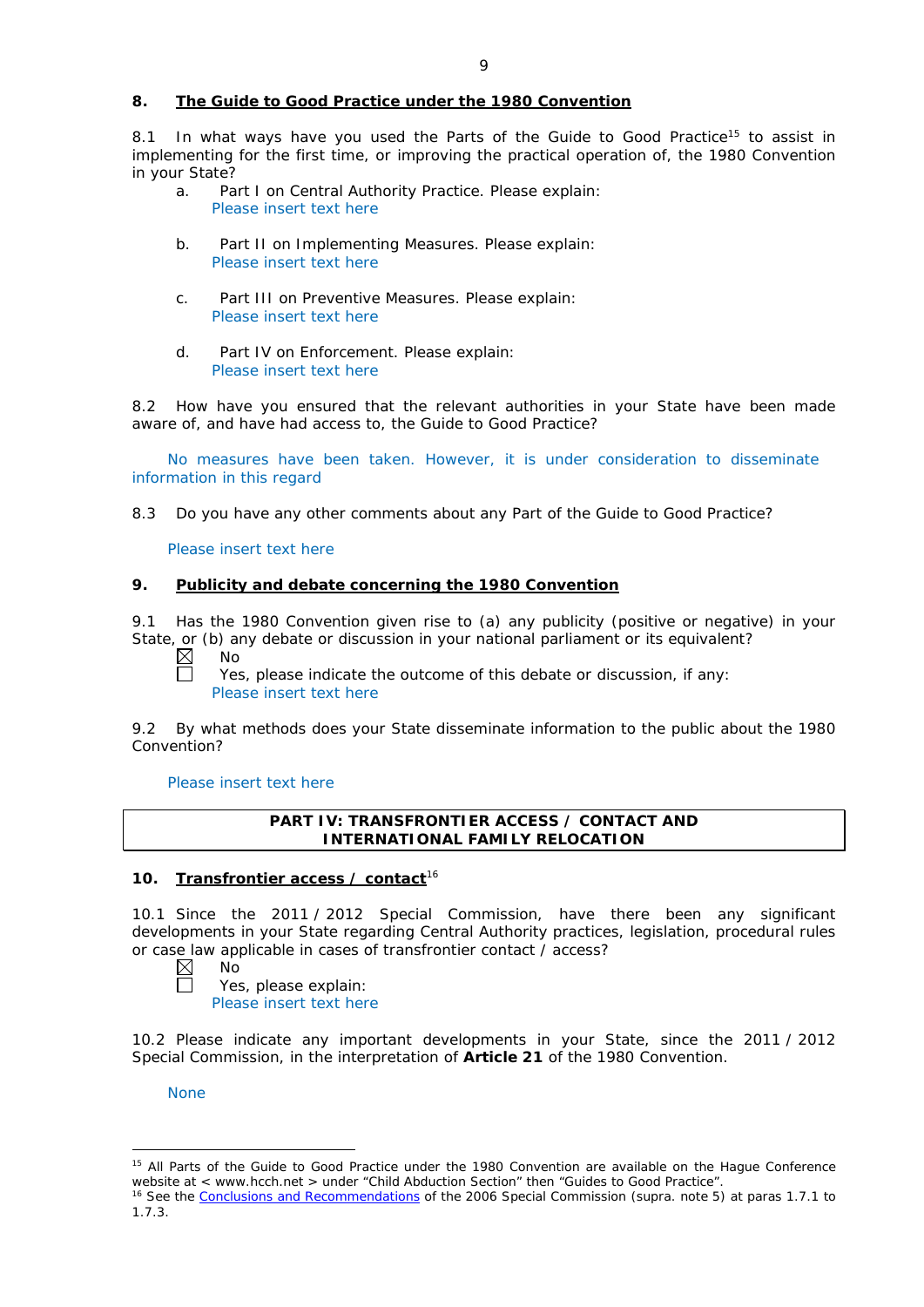- a. the granting or maintaining of access rights; None
- b. the effective exercise of rights of access; and None
- c. the restriction or termination of access rights. None

Please provide case examples where possible. None

10.4 In what ways have you used the "General Principles and Guide to Good Practice on Transfrontier Contact Concerning Children"17 to assist in transfrontier contact / access cases in your State? Can you suggest any further principles of good practice?

# Please insert text here

# **11. International family relocation**<sup>18</sup>

11.1 Since the 2011 / 2012 Special Commission, have there been any significant developments in your State regarding the legislation, procedural rules or case law applicable to international family relocation? Where possible, please explain these developments in the legislation, procedural rules or case law:

No

# **PART V: NON-CONVENTION CASES AND NON-CONVENTION STATES**

# **12. Non-Convention cases and non-Convention States**

12.1 Are there any States that you would particularly like to see become a State Party to the 1980 Convention? If so, what steps would you suggest could be taken to promote the Convention and encourage ratification of, or accession to, the Convention in those States? Please explain:

No

12.2 Are there any States which are not Parties to the 1980 Convention or not Members of the Hague Conference that you would like to see invited to the Special Commission meeting in 2017?

# No

<u>.</u>

*The "Malta Process"*<sup>19</sup>

<sup>&</sup>lt;sup>17</sup> Available on the Hague Conference website at < www.hcch.net > under "Child Abduction Section" then "Guides to Good Practice".

<sup>&</sup>lt;sup>18</sup> See the Conclusions and Recommendations of the 2006 Special Commission meeting at paras 1.7.4 to 1.7.5: *"*1.7.4 The Special Commission concludes that parents, before they move with their children from one country to another, should be encouraged not to take unilateral action by unlawfully removing a child but to make appropriate arrangements for access and contact preferably by agreement, particularly where one parent intends to remain behind after the move.

<sup>1.7.5</sup> The Special Commission encourages all attempts to seek to resolve differences among the legal systems so as to arrive as far as possible at a common approach and common standards as regards relocation."

<sup>&</sup>lt;sup>19</sup> The "Malta Process" is a dialogue between certain States Parties to the 1980 and 1996 Conventions and certain States which are not Parties to either Convention, with a view to securing better protection for crossborder rights of contact of parents and their children and addressing the problems posed by international abduction between the States concerned. For further information see the Hague Conference website at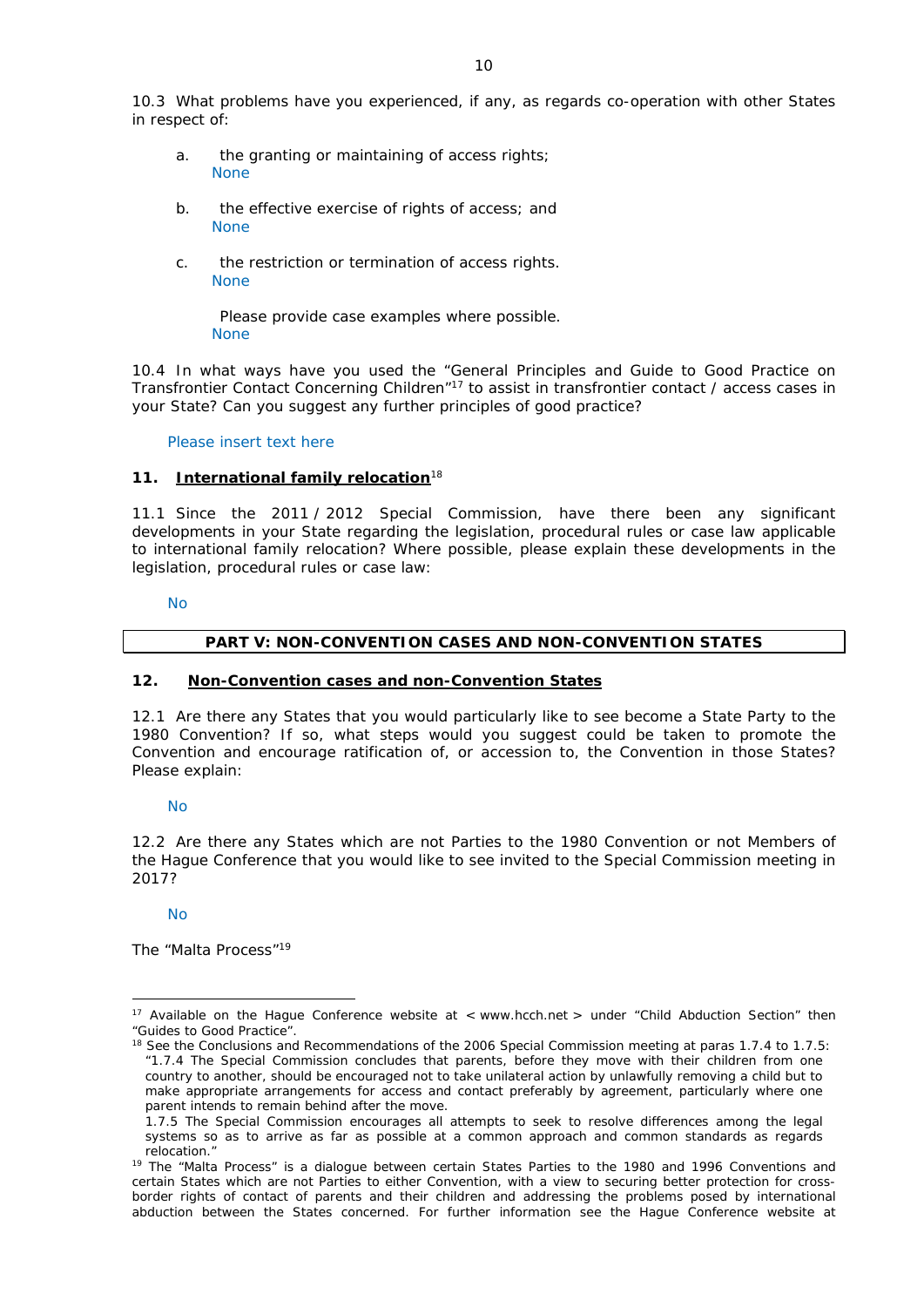- 12.2 In relation to the "Malta Process":
	- a. Do you have any comment to make on the "Principles for the Establishment of Mediation Structures in the context of the Malta Process" and the accompanying Explanatory Memorandum?20 No

b. Have any steps been taken towards the implementation of the Malta Principles in your State and the designation of a Central Contact Point, in order to better address cross-border family disputes over children involving States that are not a Party to the 1980 and 1996 Hague Conventions?<br>  $\boxtimes$  No

No  $\Box$ Yes, please explain: Please insert text here

c. What is your view as to the future of the "Malta Process"? Please insert text here

#### **PART VI: TRAINING AND EDUCATION AND THE TOOLS, SERVICES AND SUPPORT PROVIDED BY THE PERMANENT BUREAU**

### **13. Training and education**

13.1 Can you give details of any training sessions / conferences organised in your State to support the effective functioning of the 1980 Convention, and the influence that such sessions / conferences have had?

None

# **14. The tools, services and support provided by the Permanent Bureau**

*In general*

<u>.</u>

14.1 Please comment or state your reflections on the specific tools, services and support provided by the Permanent Bureau to assist with the practical operation of the 1980 and 1996 Conventions, including:

- a. The Country Profile available under the Child Abduction Section. None
- b. INCADAT (the international child abduction database, available at < www.incadat.com >). None
- c. *The Judges' Newsletter* on International Child Protection the publication of the Hague Conference on Private International Law which is available online for free;<sup>21</sup> None
- d. The specialised "Child Abduction Section" of the Hague Conference website  $(<$  www.hcch.net >); None

<sup>&</sup>lt; www.hcch.net > under "Child Abduction Section" then "Judicial Seminars on the International Protection of Children".

<sup>&</sup>lt;sup>20</sup> The Principles and Explanatory Memorandum were circulated to all Hague Conference Member States and all States participating in the Malta Process in November 2010. They are available on the Hague Conference website at < www.hcch.net > under "Child Abduction Section" then "Judicial Seminars on the International Protection of Children".

<sup>&</sup>lt;sup>21</sup> Available on the Hague Conference website at < www.hcch.net > under "Child Abduction Section" and "Judges' Newsletter on International Child Protection". For some volumes of *The Judges' Newsletter*, it is possible to download individual articles as required.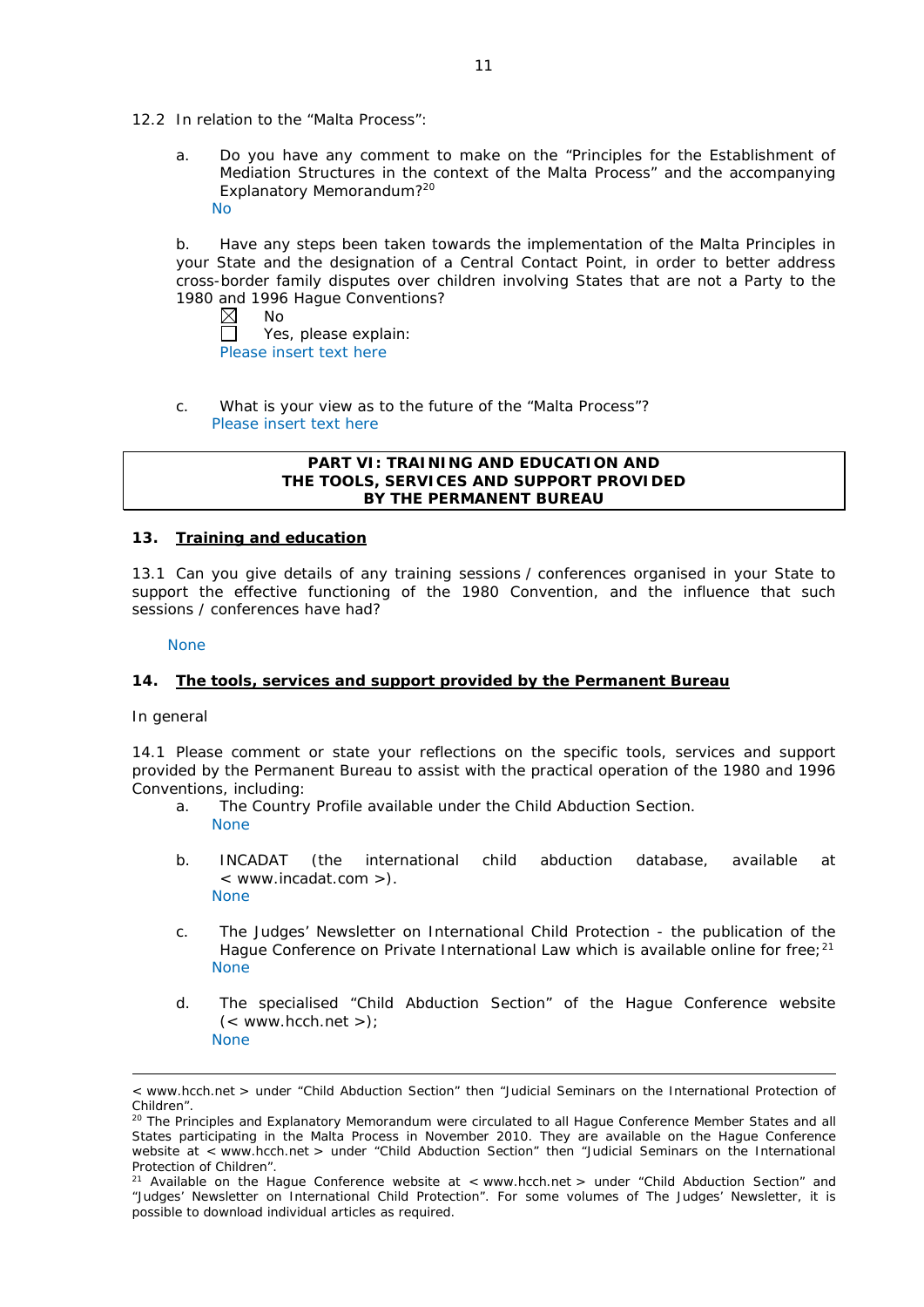- e. INCASTAT (the database for the electronic collection and analysis of statistics on the 1980 Convention):  $22$ None
- f. Providing technical assistance and training to States Parties regarding the practical operation of the 1980 and 1996 Conventions.<sup>23</sup> Such technical assistance and training may involve persons visiting the Permanent Bureau or, alternatively, may involve the Permanent Bureau organising, or providing assistance with organising, national and international judicial and other seminars and conferences concerning the Convention(s) and participating in such conferences; This is viewed as a positive step
- g. Encouraging wider ratification of, or accession to, the Convention(s), including educating those unfamiliar with the Convention(s);  $24$ Same as above
- h. Supporting communications between Central Authorities, including maintaining their contact details updated on the HCCH website; A welcome positive step
- i. Supporting communications among Hague Network Judges and between Hague Network Judges and Central Authorities, including maintaining a confidential database of up-to-date contact details of Hague Network Judges Same as above

#### *Other*

14.2 What other measures or mechanisms would you recommend:

- a. To improve the monitoring of the operation of the Conventions; None
- b. To assist States in meeting their Convention obligations; and None
- c. To evaluate whether serious violations of Convention obligations have occurred? None

# **PART VII: PRIORITIES AND RECOMMENDATIONS FOR THE SPECIAL COMMISSION AND ANY OTHER MATTERS**

# **15. Views on priorities and recommendations for the Special Commission**

15.1 Which matters does your State think ought to be accorded particular priority on the agenda for the Special Commission? Please provide a brief explanation supporting your response.

None

15.2 States are invited to make proposals concerning any particular recommendations they think ought to be made by the Special Commission. None

# **16. Any other matters**

<sup>&</sup>lt;u>.</u> <sup>22</sup> Further information is available via the Hague Conference website at < www.hcch.net > under "Child Abduction Section" then "INCASTAT".

<sup>&</sup>lt;sup>23</sup> Such technical assistance may be provided to judges, Central Authority personnel and  $/$  or other professionals involved with the practical operation of the Convention(s).

<sup>&</sup>lt;sup>24</sup> Which again may involve State delegates and others visiting the Permanent Bureau or, alternatively, may involve the Permanent Bureau organising, or providing assistance with organising, national and international judicial and other seminars and conferences concerning the Convention(s) and participating in such conferences.